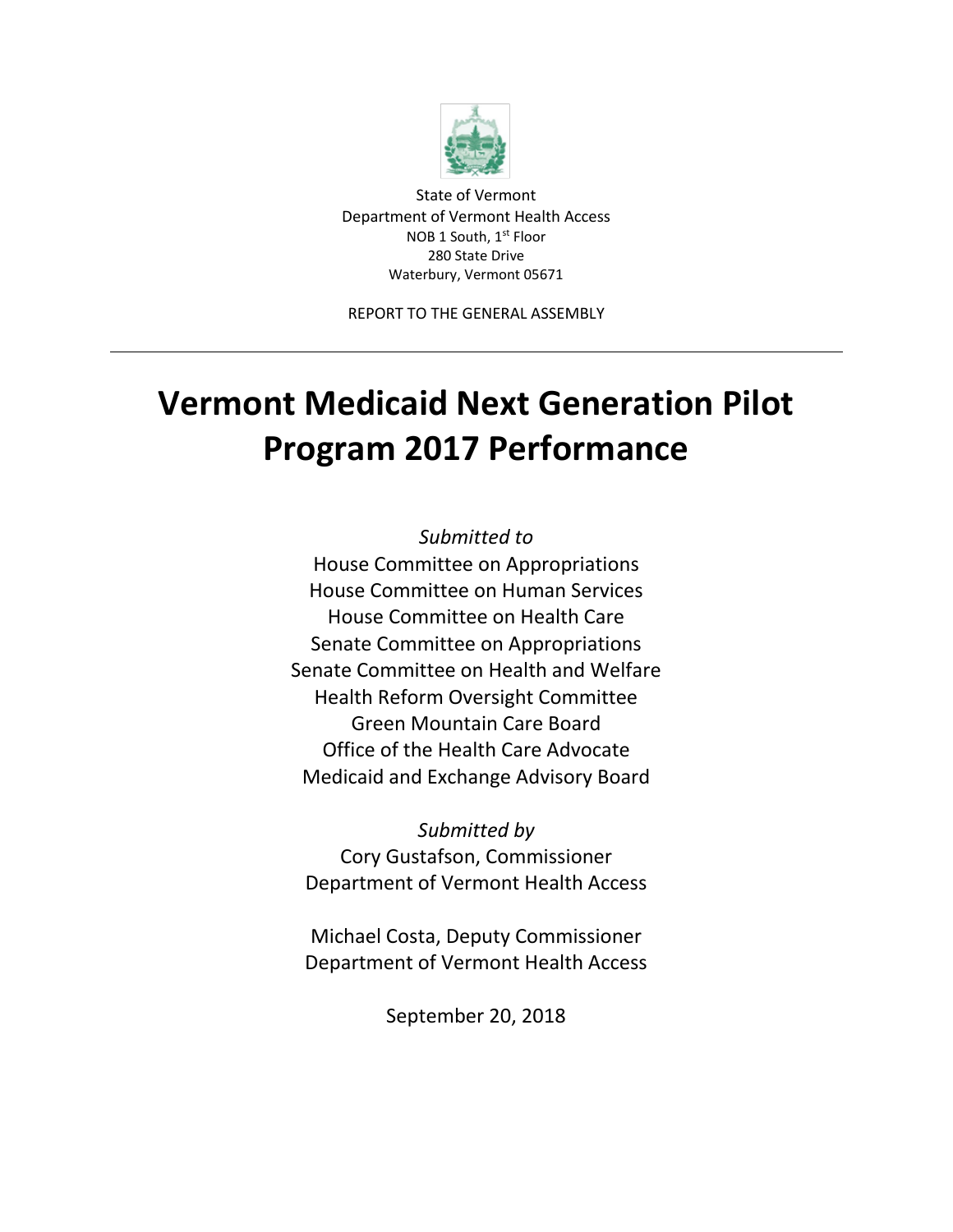This report is submitted as a supplement to the quarterly reports required by Act 124 of 2018, *An Act Relating to Reporting Requirements for the Second Year of the Vermont Medicaid Next Generation ACO*  Pilot Project.<sup>1</sup> The report summarizes pilot project performance in 2017 and proceeds in three sections. Section A offers an executive summary. Section B provides a brief overview of the program. Section C summarizes financial and quality performance for the 2017 performance year.

#### *Section A: Executive Summary of Vermont Medicaid Next Generation 2017 Results*

The Vermont Medicaid Next Generation (VMNG) Accountable Care Organization (ACO) Pilot program represents Medicaid's participation in the integrated health care system envisioned by the Vermont All-Payer Accountable Care Organization Model agreement with the Centers for Medicare and Medicaid Services (CMS). The Department of Vermont Health Access (DVHA) contracts with an ACO, OneCare Vermont, to pre-pay for the cost of care for a group of Medicaid beneficiaries for a calendar year. OneCare and its network of providers agree to focus on increasing the quality of care and moderating the cost of care for these Vermonters. Additionally, OneCare accepts financial risk if program costs exceed the agreed upon price up to a capped amount of 3% of total price. DVHA makes a fixed prospective payment to OneCare monthly for some of the predetermined amount and pays the rest of the dollars on OneCare's behalf through fee-for-service payments to health care providers both in and out of OneCare's network (see Figure 1). The 2017 program results indicate sufficient, incremental progress that warrants cautious optimism and a continued commitment to the program.





#### Result 1: DVHA and One Care launched the program successfully.

l

- In 2016, DVHA issued a Request for Proposals (RFP) for a new ACO program based on Medicare's "Next Generation" ACO Program. OneCare Vermont was selected as the Apparently Successful Bidder.
- DVHA conducted a readiness review prior to the launch of the 2017 program year. OneCare Vermont satisfied the majority of requirements before January 1, 2017 and completed all outstanding Readiness Review items prior to the end of the first quarter of 2017.

<sup>&</sup>lt;sup>1</sup> See [https://legislature.vermont.gov/assets/Documents/2018/Docs/ACTS/ACT124/ACT124%20As%20Enacted.pdf.](https://legislature.vermont.gov/assets/Documents/2018/Docs/ACTS/ACT124/ACT124%20As%20Enacted.pdf)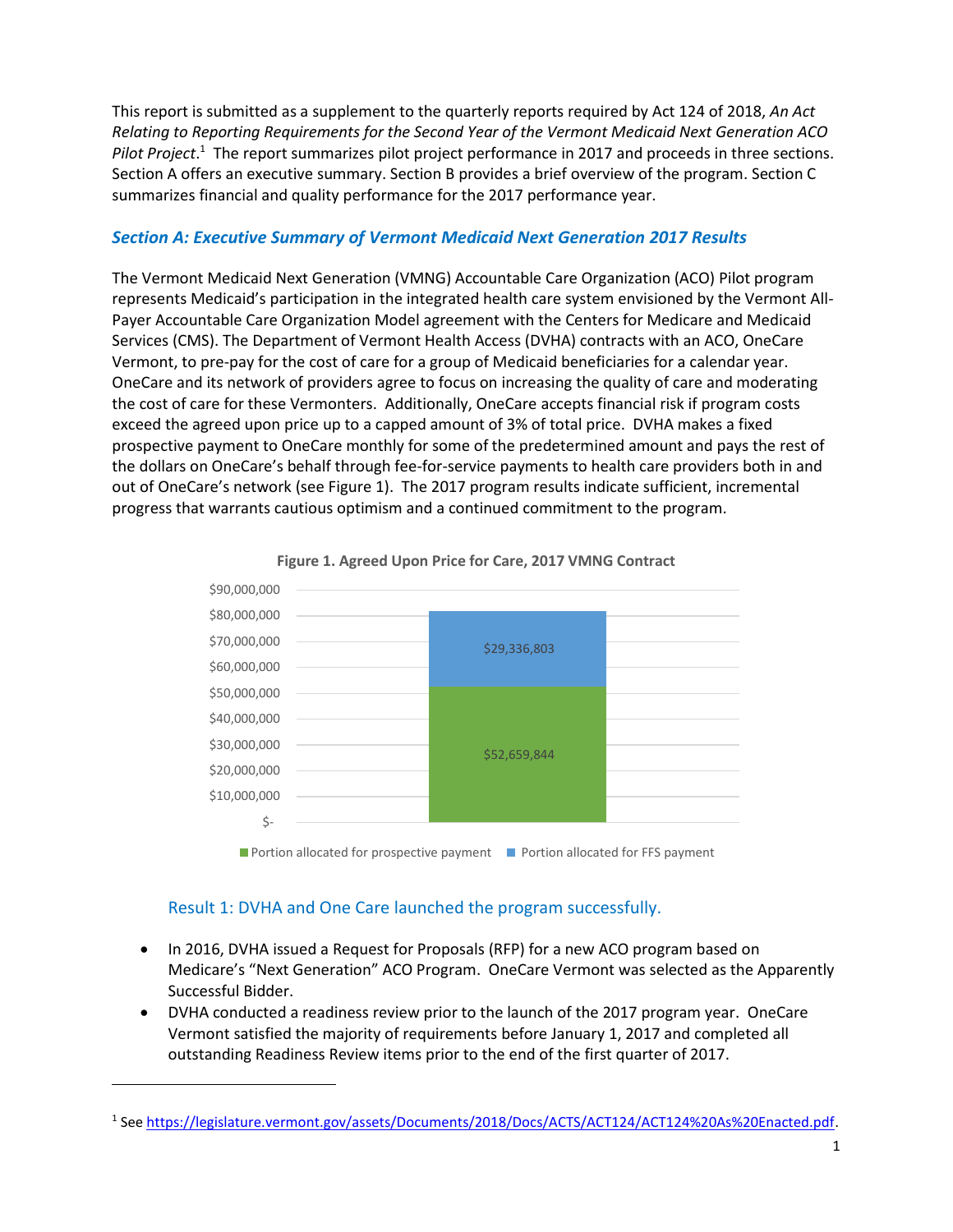- DVHA worked with DXC Technologies to change Medicaid payment systems to make fixed prospective payments to OneCare Vermont.
- Processes for ongoing data exchange between DVHA and OneCare have been implemented and are regularly evaluated for potential improvements.
- DVHA and OneCare prepare and maintain an operational timeline to ensure contractually required data sharing and reporting occurs in a timely manner.
- OneCare and DVHA have established a forum for convening operational teams on a weekly basis, and for convening subject matter experts monthly. These forums have allowed the teams to identify, discuss, and resolve multiple operational challenges, and have resulted in several process improvements to date.
- DVHA and OneCare have worked together to monitor and report on program performance on a quarterly basis.

# Result 2: The program is growing.

Additional providers and communities have joined the ACO network to participate in the program for the 2018 performance year, and more are expected to do so for the 2019 performance year.

|                               | 2017 Performance Year  | 2018 Performance Year  | 2019 Performance Year  |  |  |
|-------------------------------|------------------------|------------------------|------------------------|--|--|
| <b>Hospital Service Areas</b> |                        | 10                     | 13                     |  |  |
| <b>Provider Entities</b>      | Hospitals, FQHCs,      | Hospitals, FQHCs,      | Hospitals, FQHCs,      |  |  |
|                               | Independent Practices, | Independent Practices, | Independent Practices, |  |  |
|                               | Home Health Providers, | Home Health Providers, | Home Health Providers, |  |  |
|                               | SNFs, DAs, SSAs        | SNFs, DAs, SSAs        | SNFs, DAs, SSAs        |  |  |
| Unique Medicaid               |                        |                        | $^{\sim}4.300$         |  |  |
| Providers                     | $^{\sim}2,000$         | $^{\sim}3.400$         |                        |  |  |

# Result 3: The ACO program spent less than expected on health care in 2017.

DVHA and the ACO agreed on the price of health care upfront, and the ACO spent approximately \$2.4 million less than the expected price (see Figure 2). Financial performance was within the  $\pm 3\%$  risk corridor, which means that OneCare Vermont and its members are entitled to save those dollars.

# Result 4: The ACO met most of its quality targets.

The ACO's quality score was 85% on 10 pre-selected measures. Notably, OneCare's performance exceeded the national 75<sup>th</sup> percentile on measures relating to diabetes control and engagement with alcohol and drug dependence treatment. Examining quality trends over time will be important in order to understand the impact of changing provider payment on quality of care.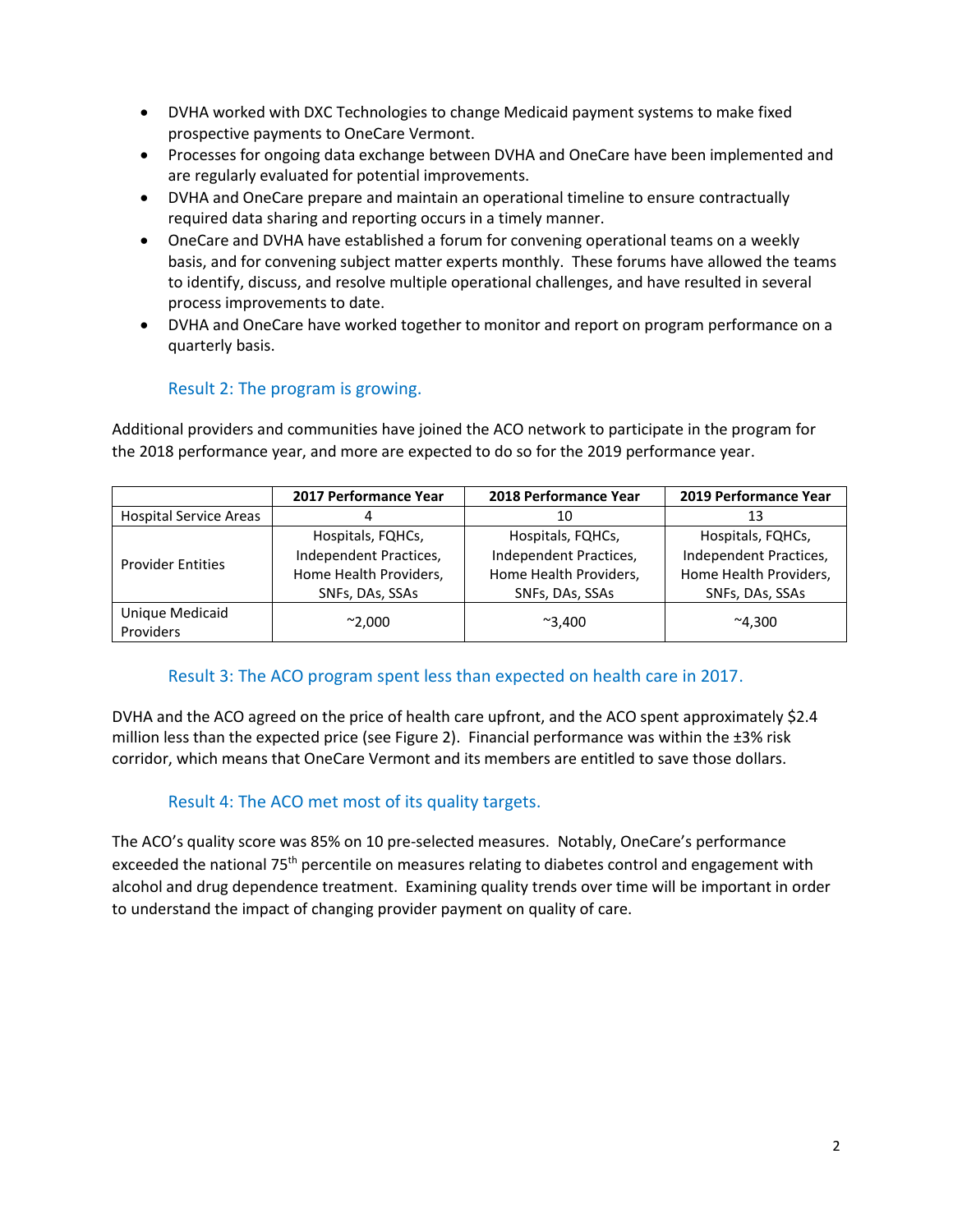

#### **Figure 2. 2017 VMNG Financial Performance within Expected Total Cost of Care**

# Result 5: DVHA is seeing more use of primary care among ACO-attributed Medicaid members.

Based on preliminary analyses of utilization, the cohort of attributed members has had higher utilization of primary care office-visits than the cohort of members who are eligible for attribution but not attributed (see Figure 3). As further information about utilization becomes available, DVHA will conduct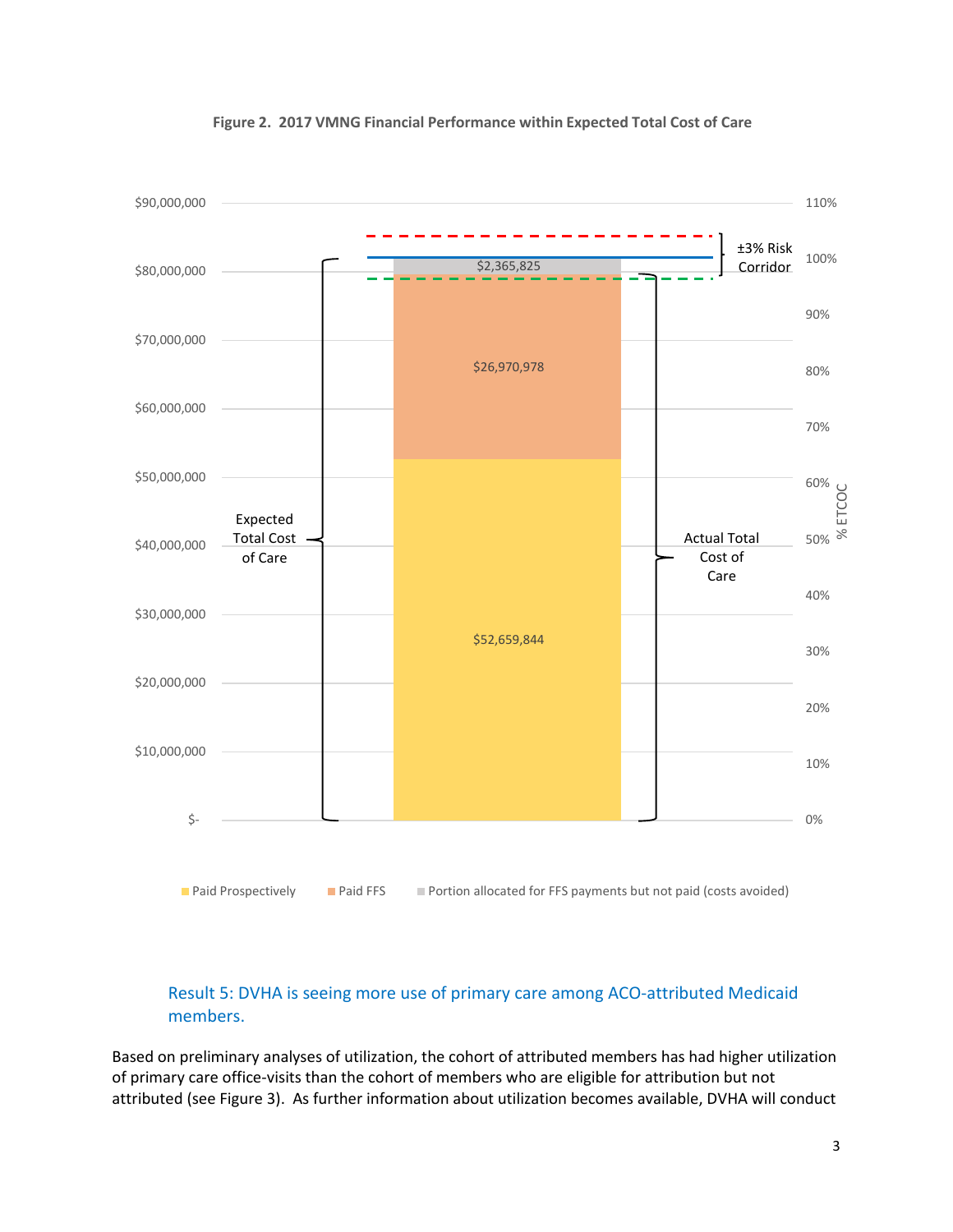more robust analyses to determine whether differences between cohorts are statistically significant, and to understand the impact of the program on utilization patterns over time.



**Figure 3. Primary Care Visits Per 1,000 Member Years by Age**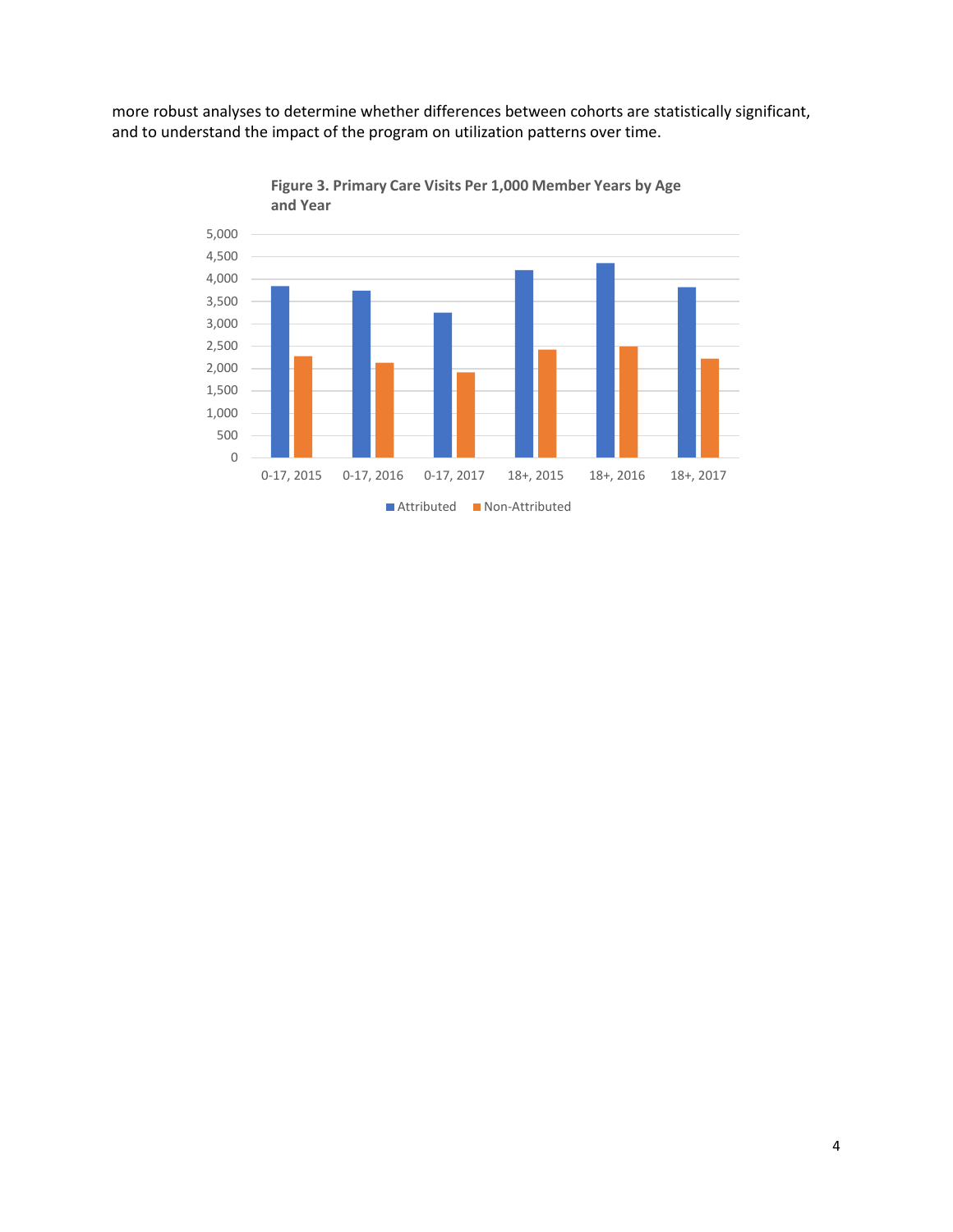#### *Section B: Vermont Medicaid Next Generation ACO Pilot Program Overview*

#### *Introduction*

l

The Vermont Medicaid Next Generation (VMNG) Accountable Care Organization (ACO) Pilot program represents the initial phase of Medicaid's participation in the integrated health care system envisioned by the Vermont All-Payer Accountable Care Organization Model agreement with the Centers for Medicare and Medicaid Services (CMS).<sup>2</sup> ACOs are provider-led and -governed organizations, with a substantial regional clinical leadership role, that have agreed to assume accountability for the quality, cost, and experience of care. The model's goal is an integrated health care system that has aligned incentives to improve quality and reduce unnecessary costs. The VMNG ACO Pilot program pursues this goal by taking the next step in transitioning the health care revenue model from Fee-for-Service payments to Value-Based payments. This transition is meant to focus health care payments on rewarding value, meaning low cost and high quality, rather than volume of services provided.

The VMNG program allows the Department of Vermont Health Access (DVHA) to partner with a riskbearing ACO. For Calendar Year 2017, DVHA contracted with OneCare Vermont (OneCare) ACO to manage the quality and cost of care for approximately 29,000 Medicaid members in four communities. Together, DVHA and OneCare are piloting a financial model designed to support and empower the clinical and operational capabilities of the ACO provider network in support of the Triple Aim of better care, better health, and lower costs. Primary goals of the program are to increase provider flexibility and support health care professionals to deliver the care they know to be most effective in promoting and managing the health of the population they serve. This will contribute to improving the health of Vermonters and moderating health care spending growth in future.

### *OneCare Vermont ACO Network & Attribution*

In February of 2017, DVHA contracted with OneCare to participate in the Vermont Medicaid Next Generation ACO Pilot program for the 2017 calendar year with four optional one-year extensions.<sup>3</sup> In 2017, OneCare Vermont's network of participating providers included the University of Vermont Medical Center, Central Vermont Medical Center, Northwestern Medical Center, and Porter Hospital along with their employed physicians and providers; two Federally Qualified Health Centers; independent practices; home health providers; Designated Agencies; Area Agencies on Aging; and skilled nursing agencies in the four participating communities.

Attribution is primarily based on a Medicaid member's relationship with a primary care provider who has elected to participate in the ACO network. Attribution of Medicaid members to the ACO occurs prospectively, at the start of the program year. In this way, the ACO is aware of the full population for which it is accountable at the program's outset and can use that information to identify and engage members most effectively. Although no members can be added during the course of a program year, some of the prospectively attributed members may become ineligible for attribution during the course of the program year. Members may become ineligible for attribution due to:

<sup>&</sup>lt;sup>2</sup> See <u>http://gmcboard.vermont.gov/sites/gmcb/files/documents/10-27-16-vermont-all-payer-accountable-care-</u> [organization-model-agreement.pdf.](http://gmcboard.vermont.gov/sites/gmcb/files/documents/10-27-16-vermont-all-payer-accountable-care-organization-model-agreement.pdf)

<sup>&</sup>lt;sup>3</sup> See [http://dvha.vermont.gov/administration/onecare-aco-32318-final-searchable.pdf.](http://dvha.vermont.gov/administration/onecare-aco-32318-final-searchable.pdf)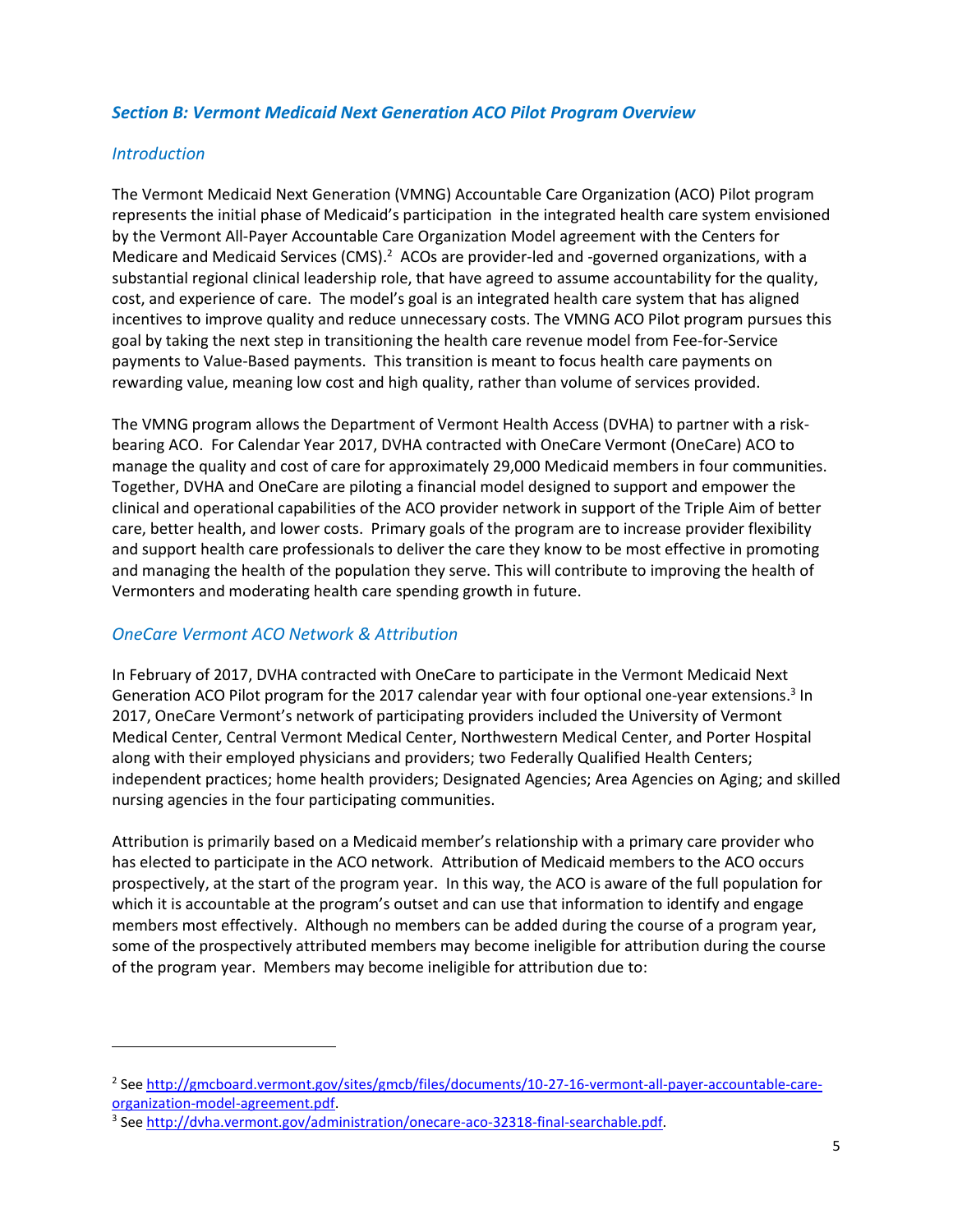- $\bullet$  Becoming ineligible for Medicaid coverage<sup>4</sup>
- Switching to a limited Medicaid benefits package (e.g. pharmacy-only benefits)
- Gaining additional sources of insurance coverage (e.g. commercial or Medicare)
- Death

# *Financial Model*

Through the VMNG, DVHA pays OneCare a monthly fixed prospective payment (FPP) for services provided by hospitals (and hospital-owned practices) participating with the ACO. This is a monthly, per member payment made in advance of the services being performed. Medicaid fee-for-service payments continue for all other non-hospital providers in the ACO, for all providers who are not a part of the ACO, and for all services that are not included in the fixed prospective payment. The ACO is responsible for both the cost and quality of care for each attributed member. This is true whether that person uses little or no care or whether they require services consistently throughout the year.

One of the key goals of the prospective payment model is to give providers and Medicaid certainty and predictability regarding revenue for a pre-identified population of Vermonters. This should lead to better incentives and provider investments that improve the quality of care for Vermonters. The ACO has agreed to a risk-based spending target for the full attributed population during the performance year. If the ACO exceeds its spending target for the Performance Year, it is liable for expenses up to 103% of the target; if the ACO spends less than its target, it may retain savings to 97% of the target. This arrangement provides an incentive to use resources efficiently. The ACO also withheld some of the payment to providers up front—0.5% in 2017—to support a quality incentive program. The providers in the ACO can earn this money back through high quality performance on targeted quality measures. This type of payment incentive is provided to encourage high quality care and is expected to grow over time.

# *2017 Performance Overview*

l

Since executing the Vermont Medicaid Next Generation contract in February of 2017, DVHA and OneCare Vermont collaborated in the launch and ongoing implementation of the pilot program. OneCare, its network of providers, and DVHA demonstrated the ability to stand up the VMNG ACO pilot program in 2017, including:

- Operationalizing fixed prospective payments from Medicaid to an ACO and switching to predictable and reliable revenue stream for participating hospitals.
- Operationalizing a waiver of prior authorization for providers participating in the VMNG program to address provider administrative burden.
- Developing and refining approaches to financial monitoring and reporting to understand program performance.

DVHA and OneCare are committed to ongoing improvement in implementation of the program and in evaluating performance. The two organizations have been able to use 2017 experience to identify opportunities and develop strategies for continual process improvement as the program evolves and includes more providers and Medicaid beneficiaries over time.

<sup>&</sup>lt;sup>4</sup> If a member has lost Medicaid coverage but later becomes eligible for Medicaid again during the performance year, they may also become eligible for attribution again at that time.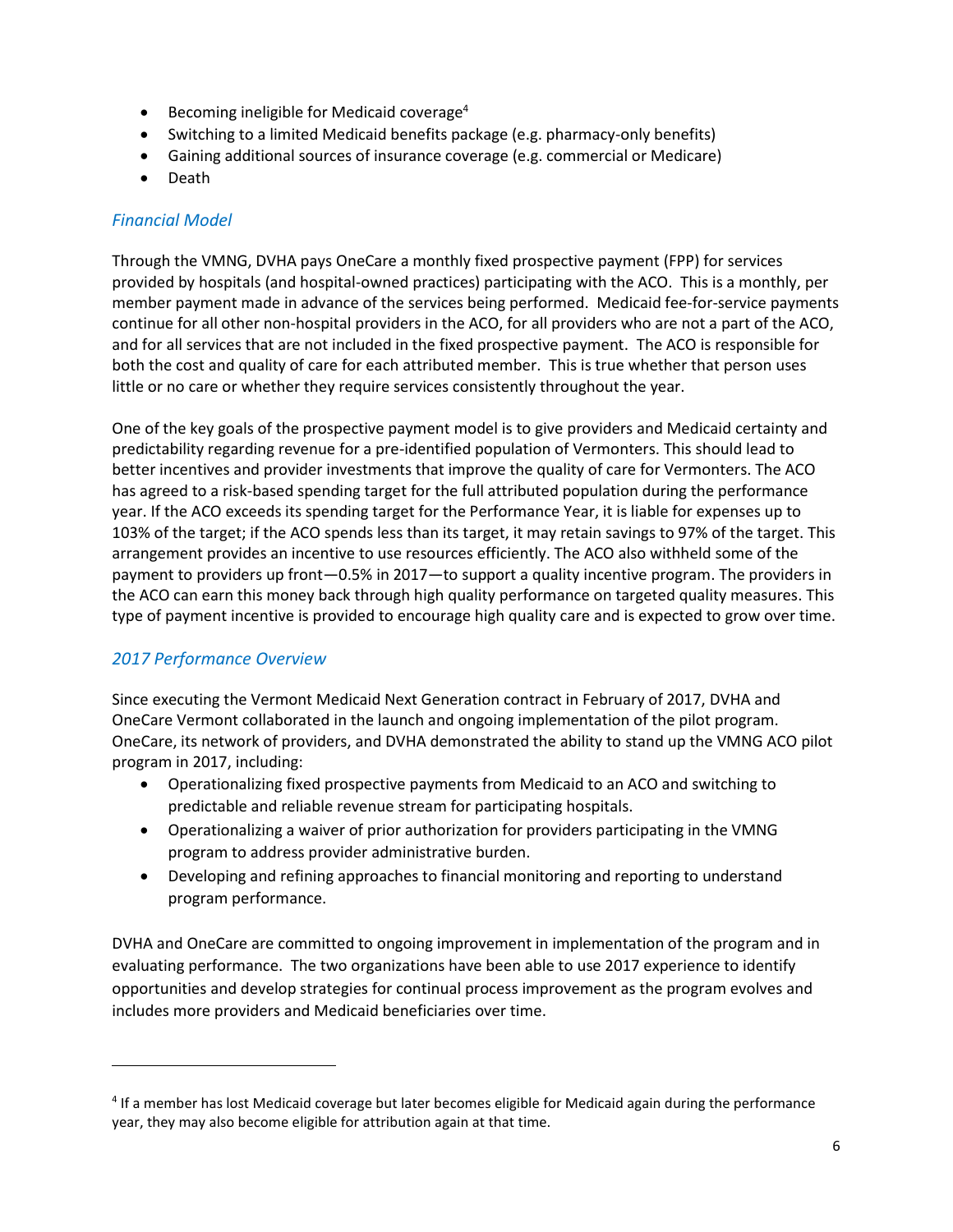Overall, the focus of the ACO program is on improving health and delivering high quality health care while creating a financial model capable of producing predictable and sustainable health care costs. DVHA will continue to analyze the operational, financial, and quality performance of the program to determine its efficacy and to determine whether the ACO program generally, and the fixed prospective payments to hospitals specifically, are contributing to an overall moderation in DVHA health care spending. 2017 program year results alone are insufficient to evaluate the success of the model, but the experience from the first year of VMNG implementation has provided a foundation for continued implementation and evaluation.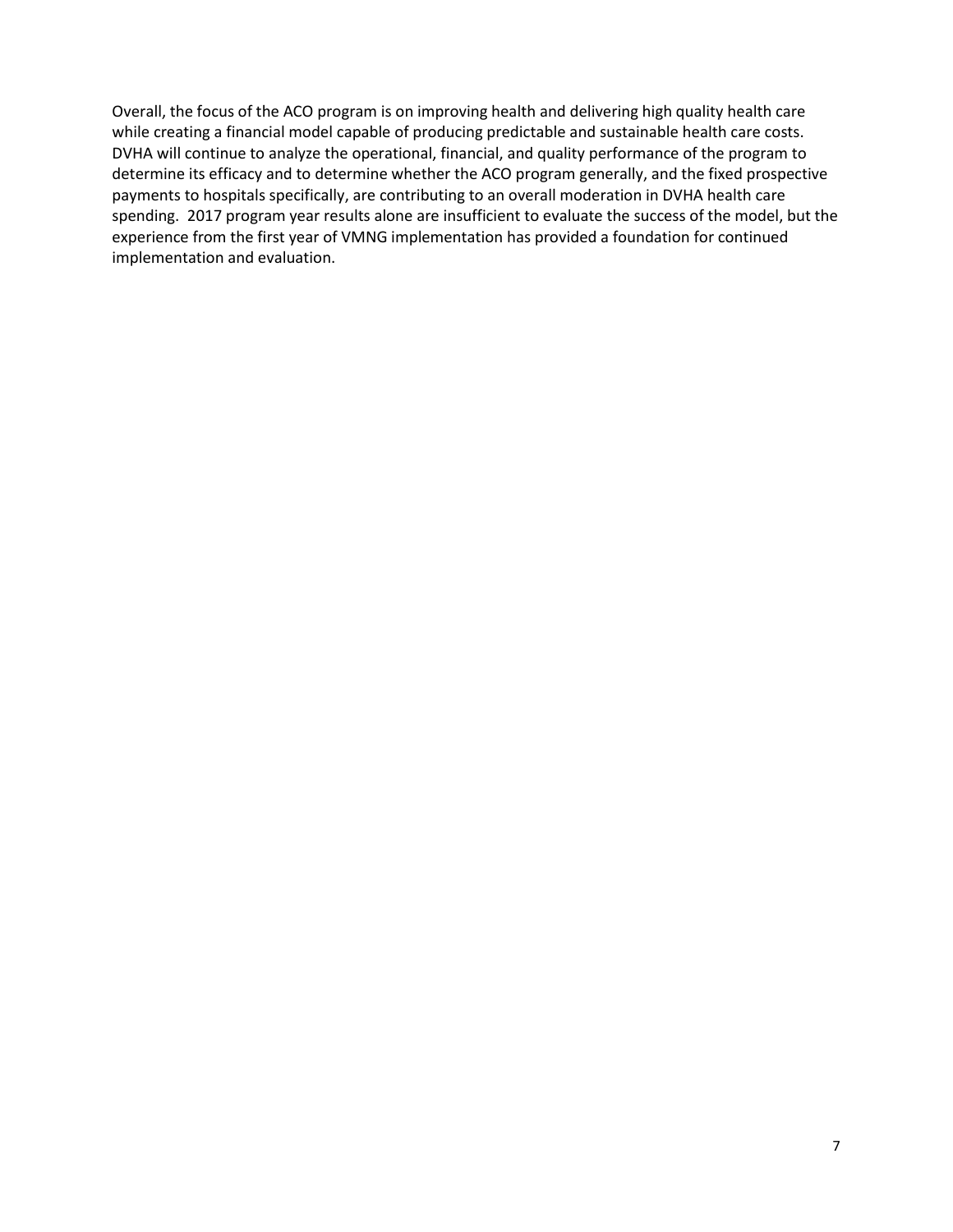# *Section C: Vermont Medicaid Next Generation ACO Financial and Quality Performance: January 1 – December 31, 2017*

# *Financial Performance*

l

Table 1 sets forth ACO financial performance in Calendar Year 2017. The table includes several components:

- Funds paid prospectively to OneCare by DVHA (paid on a monthly basis).
- Zero-paid "shadow claims" that are submitted by providers, used to understand what services were delivered and to calculate the cost of services delivered (according to the Medicaid feefor-service fee schedule) that were covered by the prospective payment from DVHA to OneCare.
- Fee-for-service claims paid by DVHA on behalf of OneCare (claims for services received by Medicaid members attributed to the ACO from providers in the ACO network who have elected to continue to be reimbursed on a fee-for-service basis, and from providers outside the ACO network).
- Adjustments made to the Expected Total Cost of Care as part of the year-end reconciliation process.

Overall, actual expenditures for the program in 2017 are compared to expected expenditure as an indicator of financial performance. The Expected Total Cost of Care is derived based on actuarial projections of the cost of care in 2017 for the population of prospectively attributed Medicaid members, as detailed in Attachment B of the 2017 VMNG program contract.<sup>5</sup>

OneCare's actual expenditure in 2017 was lower than the expected expenditure for the attributed population in the program year. This is true with respect to both the fee-for-service payments that DVHA issues on OneCare's behalf and the prospective payments made by DVHA to OneCare—zero-paid shadow claims for services included in the prospective payment total to less than the expected amount. This is consistent with the intent of the incentives of the payment model, and results in a smaller loss against the true delivery expense to deliver the services. This will help ensure provider commitment to the predictable model, and improvements in access and quality for Medicaid enrollees.

Final financial performance for the 2017 calendar year was 97.11% of the Expected Total Cost of Care, which is within the  $\pm 3\%$  risk corridor included in the 2017 contract. As such, OneCare Vermont is entitled to retain the savings between the Actual Total Cost of Care and the Expected Total Cost of Care, totaling approximately \$2.4 million for the 2017 performance year.

<sup>5</sup> DVHA engaged Wakely Consulting Group to calculate 2017 ACO rates, including the Expected Total Cost of Care. These rates were also reviewed by OneCare and the Green Mountain Care Board, and by the actuarial firms with which they contracted at the time (Milliman and Lewis & Ellis, respectively).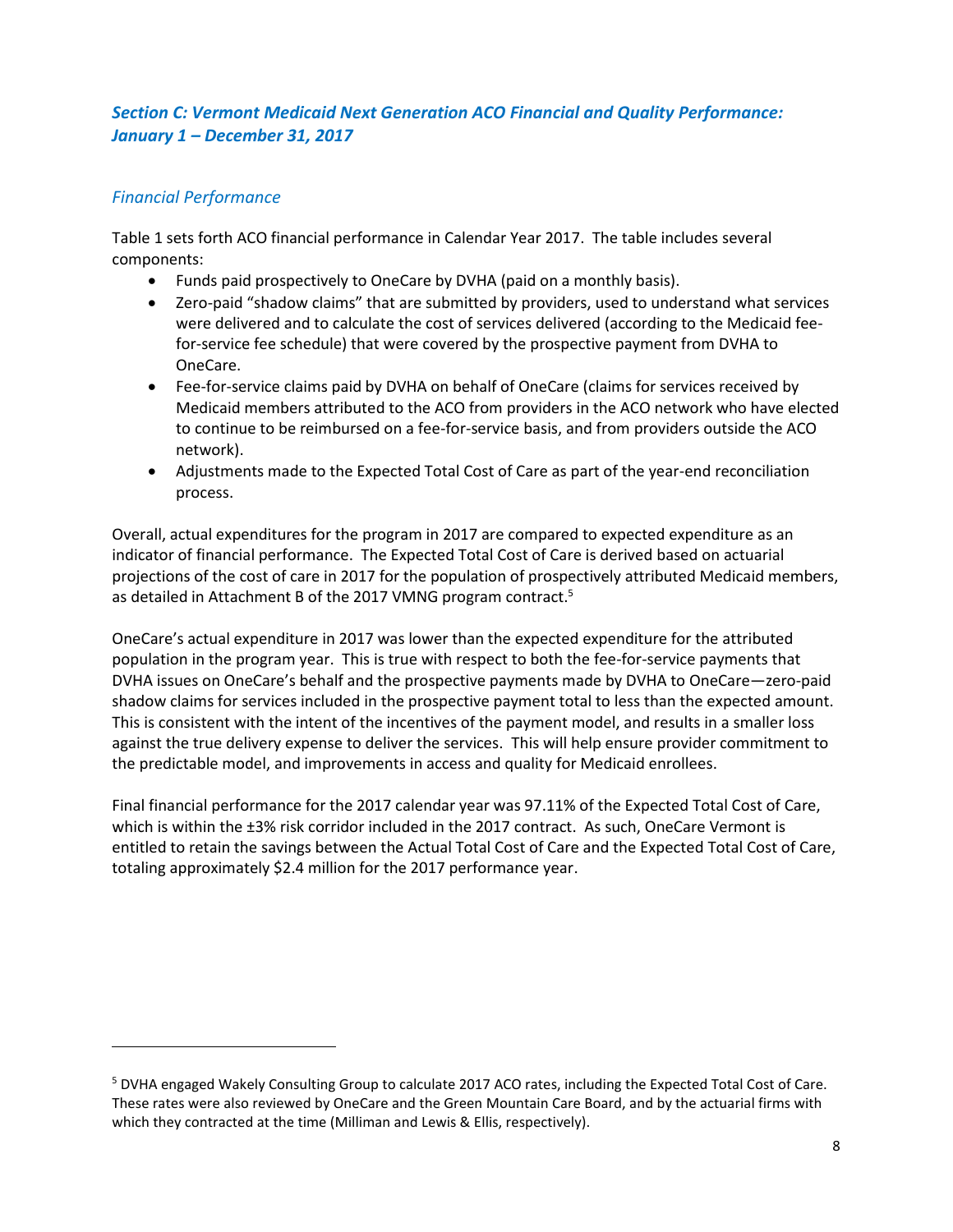| DVHA Payment to ACO                                                                                            | \$                      | 50,651,871.21    | (A) | $(B) + (C) + (D) + (E) + (F)$ |
|----------------------------------------------------------------------------------------------------------------|-------------------------|------------------|-----|-------------------------------|
| Fixed Prospective Payment (FPP)                                                                                | \$                      | 47,435,653.23    | (B) |                               |
| <b>Quality Withhold</b>                                                                                        | \$                      | 412,059.98       | (C) |                               |
| Primary Care Case Management (PCCM) Fee                                                                        | $\overline{\xi}$        | 726,387.50       | (D) |                               |
| Care Coordination Payment (CCP)                                                                                | \$                      | 1,038,885.25     | (E) |                               |
| <b>Administrative Fee</b>                                                                                      | \$                      | 1,038,885.25     | (F) |                               |
| <b>Total ACO Payments to Providers</b>                                                                         | \$                      | 49,200,925.98    | (G) | $(B) + (D) + (E)$             |
| <b>Total Expected Shadow FFS</b>                                                                               | \$                      | 52,659,843.59    | (H) |                               |
| <b>Total Actual Shadow FFS</b>                                                                                 | \$                      | 44,531,294.27    | (1) |                               |
| Shadow FFS Over (Under) Spend                                                                                  | \$                      | (8, 128, 549.32) | (1) | $(l) - (H)$                   |
| <b>Total Expected FFS</b>                                                                                      | \$                      | 29,659,883.84    | (K) |                               |
| <b>Actual FFS - In Network</b>                                                                                 | \$                      | 5,617,338.69     | (L) |                               |
| Actual FFS - Out of Network                                                                                    | \$                      | 21,353,639.38    | (M) |                               |
| <b>Total Actual FFS</b>                                                                                        | \$                      | 26,970,978.07    | (N) | $(L) + (M)$                   |
| FFS Over (Under) Spend                                                                                         | $\overline{\mathsf{S}}$ | (2,688,905.77)   | (O) | $(N) - (K)$                   |
| <b>Expected Total Cost of Care</b>                                                                             | \$                      | 82,319,727.43    | (P) | $(H) + (K)$                   |
| <b>Actual Total Cost of Care</b>                                                                               | \$                      | 79,630,821.66    | (Q) | $(H) + (N)$                   |
| Total Cost of Care Over (Under) Spend                                                                          | \$                      | (2,688,905.77)   | (R) | $[(H) + (N)] - [(H) + (K)]$   |
| Adjust ETCOC Downward for MEG Adjustments*                                                                     | \$                      | 276,945.36       | (S) |                               |
| Adjust ETCOC Downward for AIPBP Payments Made                                                                  |                         |                  |     |                               |
| for Months when Member was No Longer Eligible                                                                  |                         |                  |     |                               |
| for Medicaid <sup>^</sup>                                                                                      | \$                      | 46,135.32        | (T) |                               |
| <b>Total ETCOC Reduction</b>                                                                                   | Ś                       | 323,080.68       | (U) | $(S) + (T)$                   |
| Adjusted Expected Total Cost of Care                                                                           | \$                      | 81,996,646.75    | (V) | $(P) - (U)$                   |
| <b>Actual Total Cost of Care</b>                                                                               | \$                      | 79,630,821.66    | (Q) |                               |
| <b>Adjusted Total Cost of Care Over (Under) Spend</b>                                                          | \$                      | (2,365,825.09)   | (W) | $(Q) - (V)$                   |
| *Medicaid Fligibility Croup (MEC) odjustments are required in instances whore DVUA poid a prespective powerent |                         |                  |     |                               |

**Table 1. Overview of VMNG Financial Performance, 2017**

\*Medicaid Eligibility Group (MEG) adjustments are required in instances where DVHA paid a prospective payment for an attributed member according to a MEG assignment that was not current for that month. For example, if a payment was issued to OneCare for a General Child, but the attributed member had aged into the General Adult group, an adjustment would be made to the Expected Total Cost of Care for the difference.

^Adjustments are also required when DVHA paid a prospective payment for a member who was no longer Medicaid eligible. For instance, if a payment was issued to OneCare for a member who had passed away, the Expected Total Cost of Care would be adjusted downward and any dollars paid to OneCare for that month would be recouped.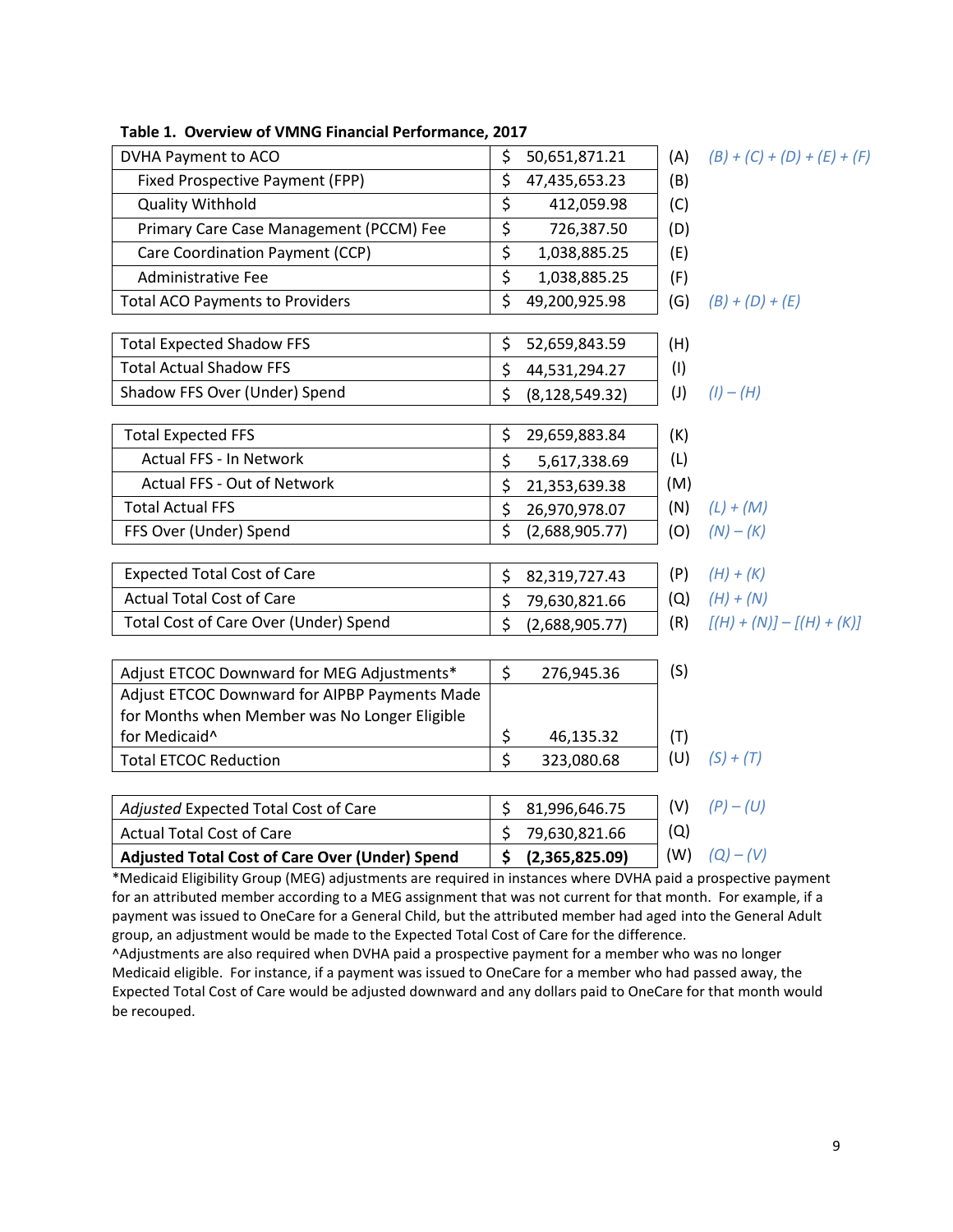# *Quality Performance*

l

The VMNG ACO contract includes measures that are used to evaluate the quality of care for the population of attributed Medicaid members. ACO-level quality is evaluated based on performance on 10 measures that impact payment. In addition to payment measures, the 2017 contract also included two reporting measures; performance on these measures does not impact payment. Table 2 sets forth ACO financial performance in Calendar Year 2017. The table includes several components:

- Measure name and National Quality Forum (NQF) number (or other number if the measure is not currently endorsed by the NQF);
- Measure numerator (the number of attributed members meeting the criteria for the measure), denominator (the number of attributed members eligible for inclusion in the measure population), and rate (a percentage derived from dividing the numerator by the denominator);
- National benchmarks (where available); and
- The number of points the ACO earned based on their 2017 performance.<sup>6</sup>

OneCare Vermont earned 17 of 20 total possible points. Therefore, the ACO's overall quality score was 85%, combining performance on all 10 payment measures. To the extent possible, quality measures included in the VMNG contract were selected to align with measures included in the Vermont All-Payer ACO Model agreement. Many of these measures were identified because they represented an opportunity for improvement statewide.

- ACO performance exceeded the national  $75<sup>th</sup>$  percentile on three measures.
- ACO performance exceeded the national  $50<sup>th</sup>$  percentile on two measures.
- ACO performance was below the national  $25<sup>th</sup>$  percentile on one measure.
- National benchmarks were unavailable for four measures.

OneCare Vermont was required to withhold some of the prospective payment to providers up-front— 0.5% in 2017—to support a quality incentive program. The providers in the ACO are able to earn this money back through high quality performance on targeted quality measures. This type of payment incentive is provided to encourage high quality care. Because of the overall quality score, the ACO will distribute 85% of withheld payments to participating ACO providers. The ACO will reinvest the remaining 15% of withheld payments in quality improvement initiatives to support participating communities.

<sup>6</sup> ACO-level performance was compared to national benchmarks when available. If national benchmarks were not available for the 2017 performance year, the ACO was awarded two points. In future years, ACO performance will be compared to prior year performance when national benchmarks are unavailable.